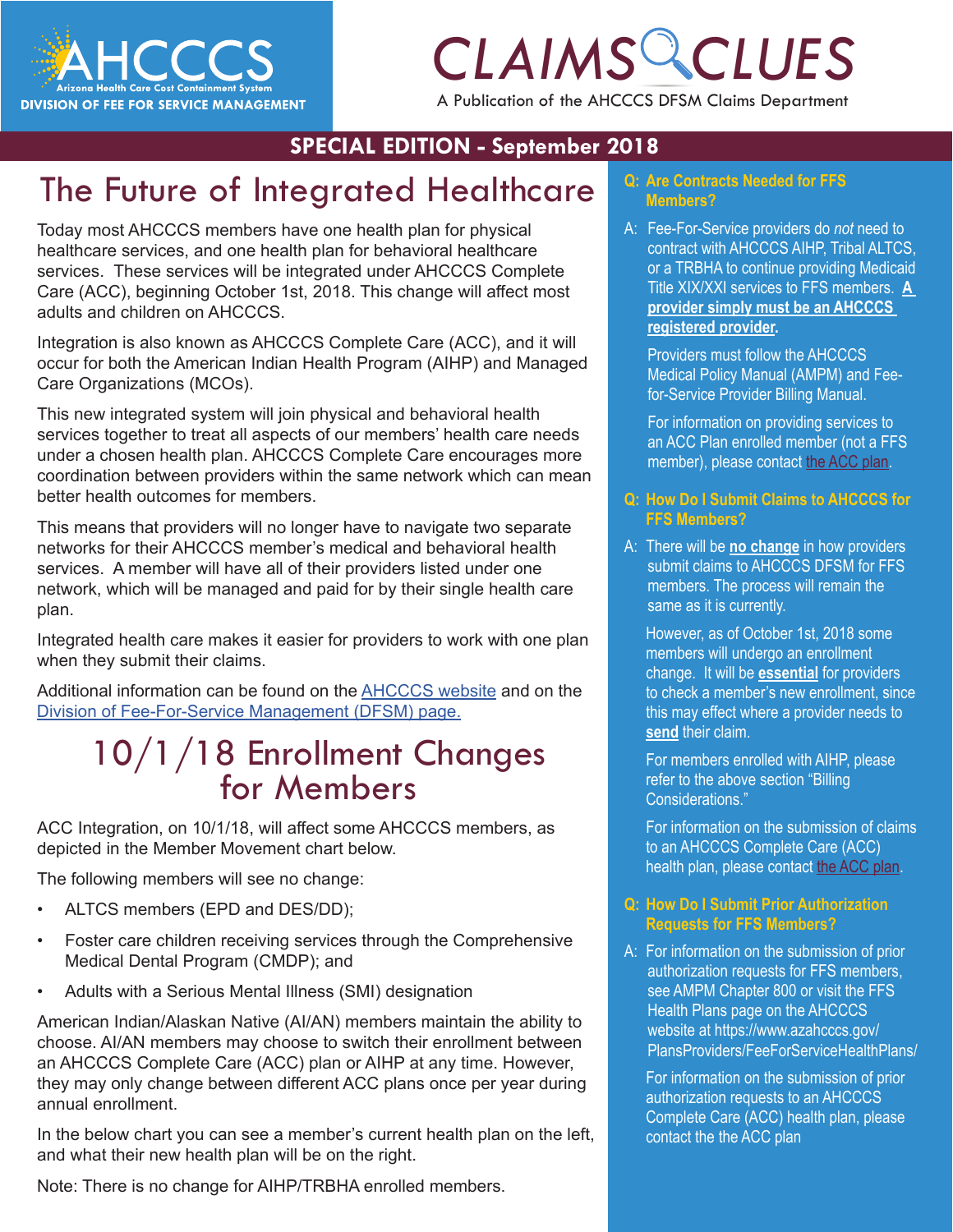# *CLAIMS CLUES* <sup>2</sup>

| <b>MEMBER MOVEMENT</b>                                                                        |                                   |
|-----------------------------------------------------------------------------------------------|-----------------------------------|
| <b>Current Health Plan</b>                                                                    | <b>New Health Plan/Enrollment</b> |
| CRS (for acute and CRS services) & TRBHA (for BH services)                                    | <b>Integrated Contractor</b>      |
| CRS (for CRS services only), AIHP (for acute services), and<br><b>TRBHA</b> (for BH services) | AIHP and TRBHA                    |
| CRS, AIHP (for acute services), and RBHA (for BH services)                                    | <b>AIHP</b>                       |
| AIHP (for acute services) and TRBHA (for BH services)                                         | AIHP & TRBHA (No Changes)         |
| AIHP (for acute services) and RBHA (for BH services)                                          | <b>AIHP</b>                       |
| Acute MCO (for acute services) and TRBHA (for BH services)                                    | <b>Integrated Contractor</b>      |
| Acute MCO (for acute services) and RBHA (for BH services)                                     | Integrated Contractor             |
| CMDP (for acute services) and TRBHA (for BH services)                                         | CMDP & TRBHA (No Changes)         |
| DDD (for acute services) and TRBHA (for BH services)                                          | DDD and TRBHA (No Changes)        |

## The American Indian Health Program (AIHP)

As of October 1st, both physical and behavioral health services can be received through the American Indian Health Program (AIHP), which is state wide. Please note:

- Those AIHP members enrolled with a TRBHA for behavioral health services will remain enrolled with the TRBHA. This means they will remain enrolled in both the AIHP and the TRBHA. There will be no change for these members.
- Those AIHP members enrolled with a RBHA for behavioral health services will be transitioned to AIHP (exceptions noted below). This means they will be enrolled in AIHP for both physical and behavioral health services.

The following members will see no change:

- ALTCS members (EPD and DES/DD);
- Foster care children receiving services through the Comprehensive Medical Dental Program (CMDP); and
- Adults with a Serious Mental Illness (SMI) designation.

American Indian/Alaskan Native (AI/AN) members maintain the ability to choose. AI/AN members may choose to switch their enrollment between an AHCCCS Complete Care (ACC) plan or AIHP at any time. However, they may only change between different ACC plans once per year during annual enrollment.

**AI/AN members can still access services from an Indian Health Services (IHS) Facility or a Tribally-Operated 638 Health Program at any time, regardless of their enrollment choice.** 

#### **A Note of Special Importance:**

Fee-For-Service providers do *not* need to contract with AHCCCS AIHP, Tribal ALTCS, or a TRBHA to continue providing Medicaid Title XIX/XXI services to FFS members. They simply must be an AHCCCS registered provider.

Providers must follow the AHCCCS Medical Policy Manual (AMPM) and Fee-for-Service Billing Manual.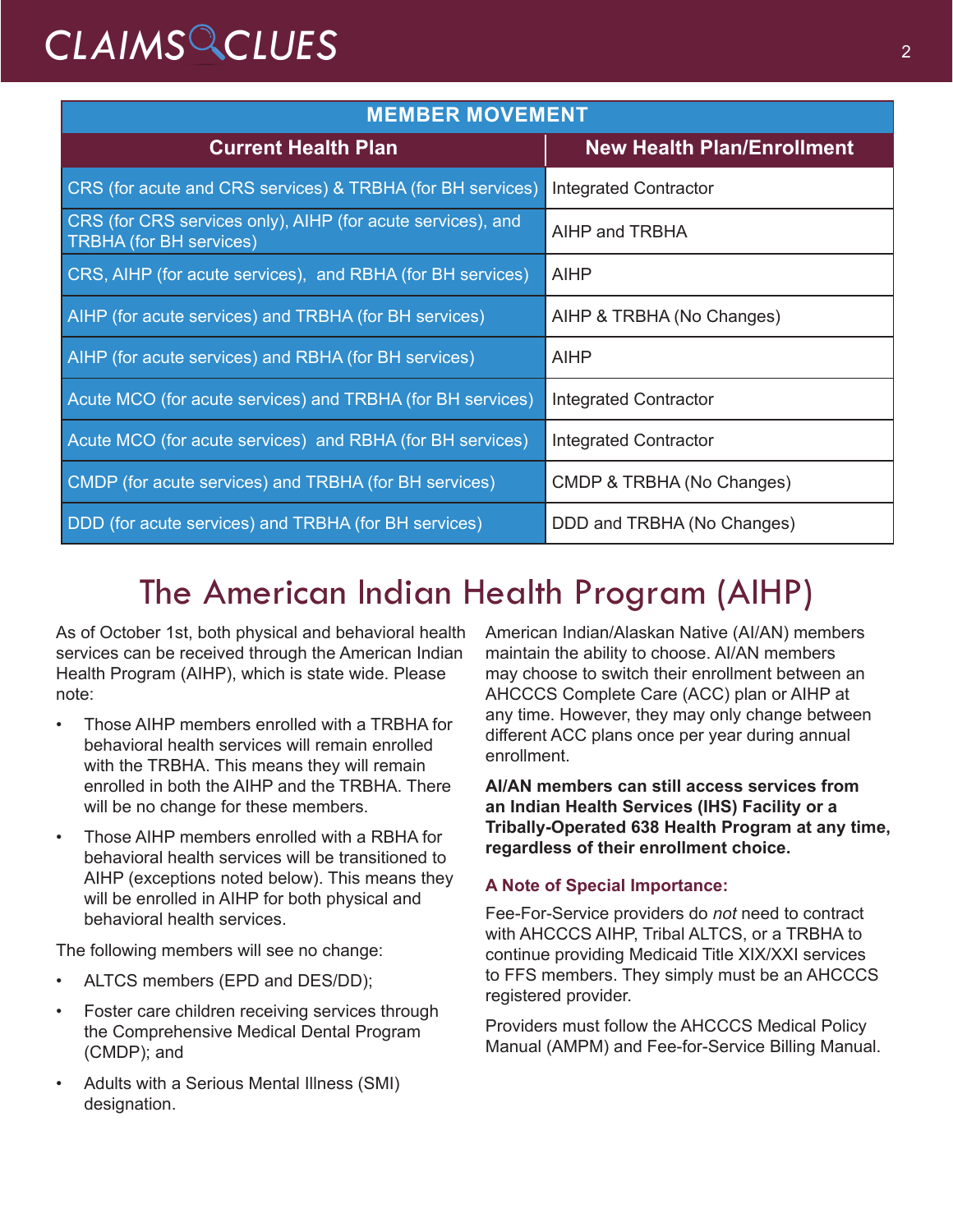# CLAIMS CLUES<sup>3</sup>

### Behavioral Health

As of 10/1/18, most AHCCCS members will be in a single health plan, either an ACC plan or AIHP, which will align behavioral health services with physical health services under the same plan. This will encourage more coordination between providers, which can mean better health outcomes for members.

Note: The following members will see no change:

- ALTCS members (EPD and DES/DDD);
- Foster care children receiving services through the Comprehensive Medical Dental Program (CMDP); and
- Adults with a Serious Mental Illness (SMI) designation.

#### **Checking a Member's Eligibility**

It will be important for providers to check a member's

eligibility online as of October 1st, 2018. A provider training on how to verify a member's eligibility and enrollment can be found on the [AHCCCS website.](https://www.azahcccs.gov/Resources/Downloads/DFMSTraining/2018/MemberEligibility.pdf)

Some AIHP-enrolled members will be changing from a RBHA (for their behavioral health services) to the American Indian Health Program (AIHP). When a provider checks such a member's eligibility on AHCCCS Online they will see a new designation for behavioral health eligibility: **98 AMERICAN INDIAN HLTH PLAN AIHP.** 

For those members who will begin receiving their behavioral health services through AIHP, under the **BHS Site** heading it will say **98 AMERICAN INDIAN HLTH PLAN AIHP**. This is circled below in red, and can be found under the **Behavioral Health Services** tab. Providers will need to work with DFSM on appropriate billing requirements.



### Billing Considerations

Due to enrollment changes for some members with the transition to a single payer for *both* physical and behavioral health services, providers should verify a member's enrollment as of October 1st, 2018, prior to submitting a claim.

The member's enrollment determines where the provider submits their claim.

#### **AMERICAN INDIAN HEALTH PROGRAM (AIHP) ENROLLED MEMBERS**

**For members enrolled with AIHP, both IHS/638 & Non-IHS/638 providers should send their claims for both physical and behavioral health services to AHCCCS DFSM.**

On 10/1/18, most AIHP members currently enrolled with a RBHA for behavioral health services will be transitioned to AIHP for their behavioral health services\*.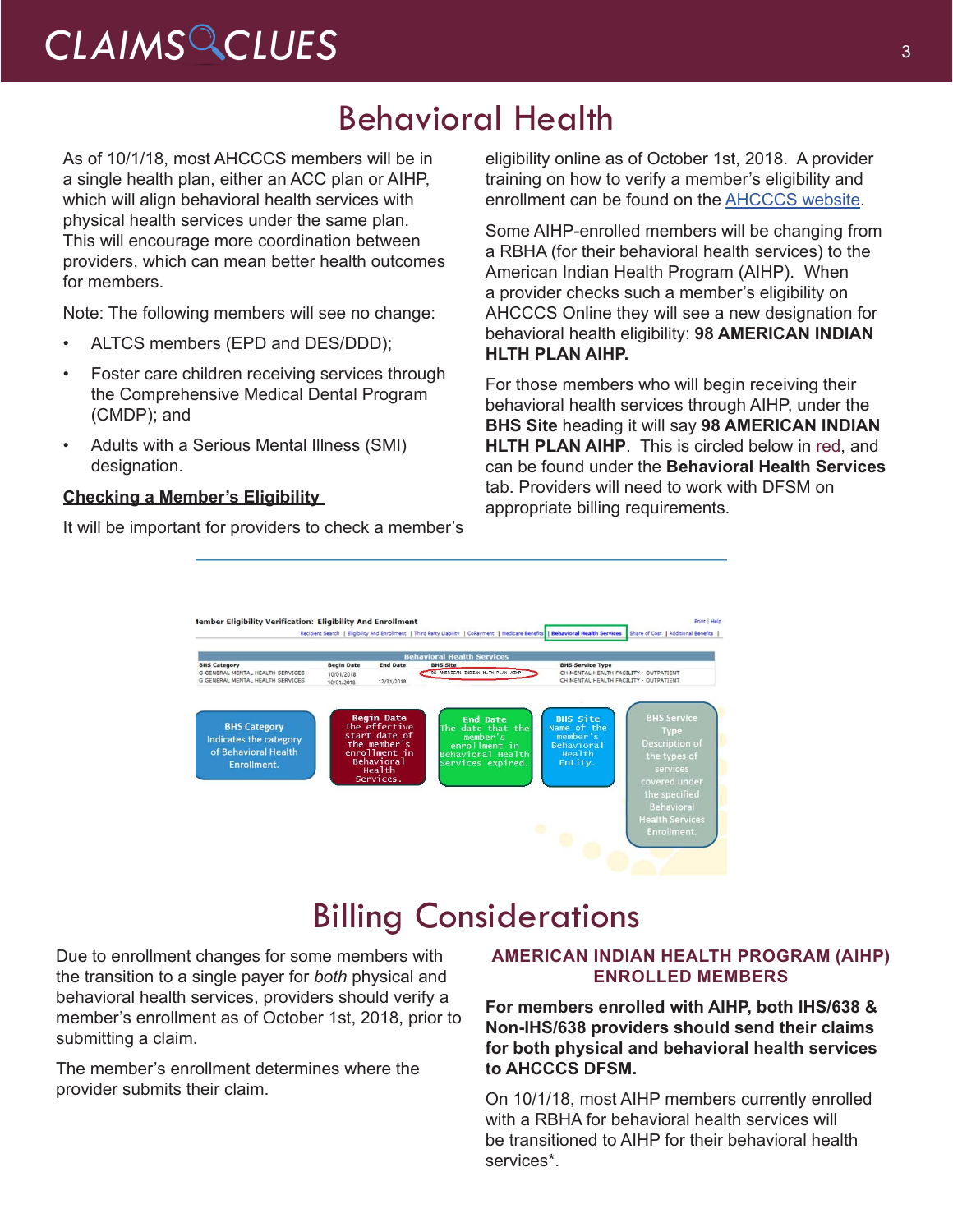# *CLAIMS CLUES* <sup>4</sup>

The following members will remain enrolled with the RBHA:

- Adults with a Serious Mental Illness (SMI) designation,
- Children in foster care receiving services through the Comprehensive Medical Dental Program (CMDP), and
- ALTCS/DD members.

#### **For AIHP members, who remain enrolled with the RBHA for behavioral health services, the claims for behavioral health services should be sent to the RBHA.**

\*Note: For members who are transitioned to AIHP, a Tribal Regional Behavioral Health Authority (TRBHA) will be a choice if the member's area is serviced by a TRBHA. This would be a choice made by the member, not an automatic transition.

#### **TRBHA-ENROLLED MEMBERS**

AIHP members enrolled with a TRBHA for behavioral health services will remain enrolled with the TRBHA.

Most MCO members enrolled with a TRBHA for behavioral health services will transition to an ACC plan for their behavioral health services.

The following members will remain enrolled with the TRBHA:

- Adults with a Serious Mental Illness (SMI) designation,
- Children in foster care receiving services through the Comprehensive Medical Dental Program (CMDP), or
- ALTCS/DD members.

**For members enrolled with a TRBHA, the claims will be sent to AHCCCS DFSM.** 

#### **AHCCCS COMPLETE CARE (ACC) ENROLLED AMERICAN INDIAN (AI) MEMBERS**

For AI members enrolled with an ACC plan:

- **• Non-IHS/638 Providers:** Claims for both physical and behavioral health services should be sent to the ACC plan.
- **• IHS/638 Providers:** Claims for Title XIX services should be sent to AHCCCS DFSM. Claims for Title XXI services should be sent to the ACC plan.

#### **CLAIM SUBMISSION TO AHCCCS DFSM**

The method of claims submission to AHCCS DFSM remains unchanged.

For technical assistance with claims submission, please outreach provider training at [ProviderTrainingFFS@azahcccs.gov](mailto:ProviderTrainingFFS%40azahcccs.gov?subject=).

#### **Q: Where Can I Find Out More?**

A: Additional information regarding AHCCCS Complete Care and Integration can be found on the AHCCCS website at [www.azahcccs.gov/](https://www.azahcccs.gov/AHCCCS/Initiatives/AHCCCSCompleteCare/) [AHCCCS/Initiatives/AHCCCSCompleteCare/](https://www.azahcccs.gov/AHCCCS/Initiatives/AHCCCSCompleteCare/)

Additional information on Fee-For-Service plans can be found on the [FFS web site.](https://www.azahcccs.gov/PlansProviders/FeeForServiceHealthPlans/)

#### **Q: AHCCCS Provider Training – ACC Training and AHCCCS Open Houses**

A: The AHCCCS Provider Training division has a series of presentations and open house events available for providers to attend regarding AHCCCS Complete Care.

**Wednesday, September 26** 09:30-11:30 Open House – By Appointment Only [\(ProviderTrainingFFS@azahcccs.gov\)](mailto:ProviderTrainingFFS%40azahcccs.gov?subject=)

**Thursday, September 27**  10:00-12:00 ACC Top 100 Provider Training

**Thursday, October 11**  10:00-12:00 ACC Top 100 Provider Training

**Wednesday, October 10**  TBD Open House – By Appointment Only [\(ProviderTrainingFFS@azahcccs.gov\)](mailto:ProviderTrainingFFS@azahcccs.gov)

**Week of October 22**  TBD

Open House – By Appointment Only [\(ProviderTrainingFFS@azahcccs.gov\)](mailto:ProviderTrainingFFS@azahcccs.gov)

Sign-up information will be sent out [via email.](https://visitor.r20.constantcontact.com/manage/optin?v=001gF-kjPbNwUl4qTFXa25yg7PI-lJiYCg93XrtPtORBVs5LfBVH0-8vbcm12yD-2XXtSsqiYUBOmMmlkrI8ahm_2YiyBfBDlwfmRmEGrovUOSP6DcA-KbmT-Ql0Lmk0PExgqaWuvz6fV2kNwVjevvO11fbEYfxSl5MtPdTd_x0b-d44ezL3scdyI-S4QgYEsLUgwtSDvtSPxE%3D)

As a friendly reminder, the AHCCCS Complete Care presentations are by WebEx *ONLY*. There will be no in-person option available. The Open House training sessions will be by appointment only, and must be confirmed with a confirmation email response from AHCCCS. We thank you for your understanding.

#### **Q: How can I get updated information?**

A: Email notifications sent out by AHCCCS DFSM, straight to a FFS provider's email inbox, regarding changes to the program, claims and billing updates and requirements, system changes, and training dates.

[Subscribe](https://visitor.r20.constantcontact.com/manage/optin?v=001gF-kjPbNwUl4qTFXa25yg7PI-lJiYCg93XrtPtORBVs5LfBVH0-8vbcm12yD-2XXtSsqiYUBOmMmlkrI8ahm_2YiyBfBDlwfmRmEGrovUOSP6DcA-KbmT-Ql0Lmk0PExgqaWuvz6fV2kNwVjevvO11fbEYfxSl5MtPdTd_x0b-d44ezL3scdyI-S4QgYEsLUgwtSDvtSPxE%3D) to our email list to receive these notifications.